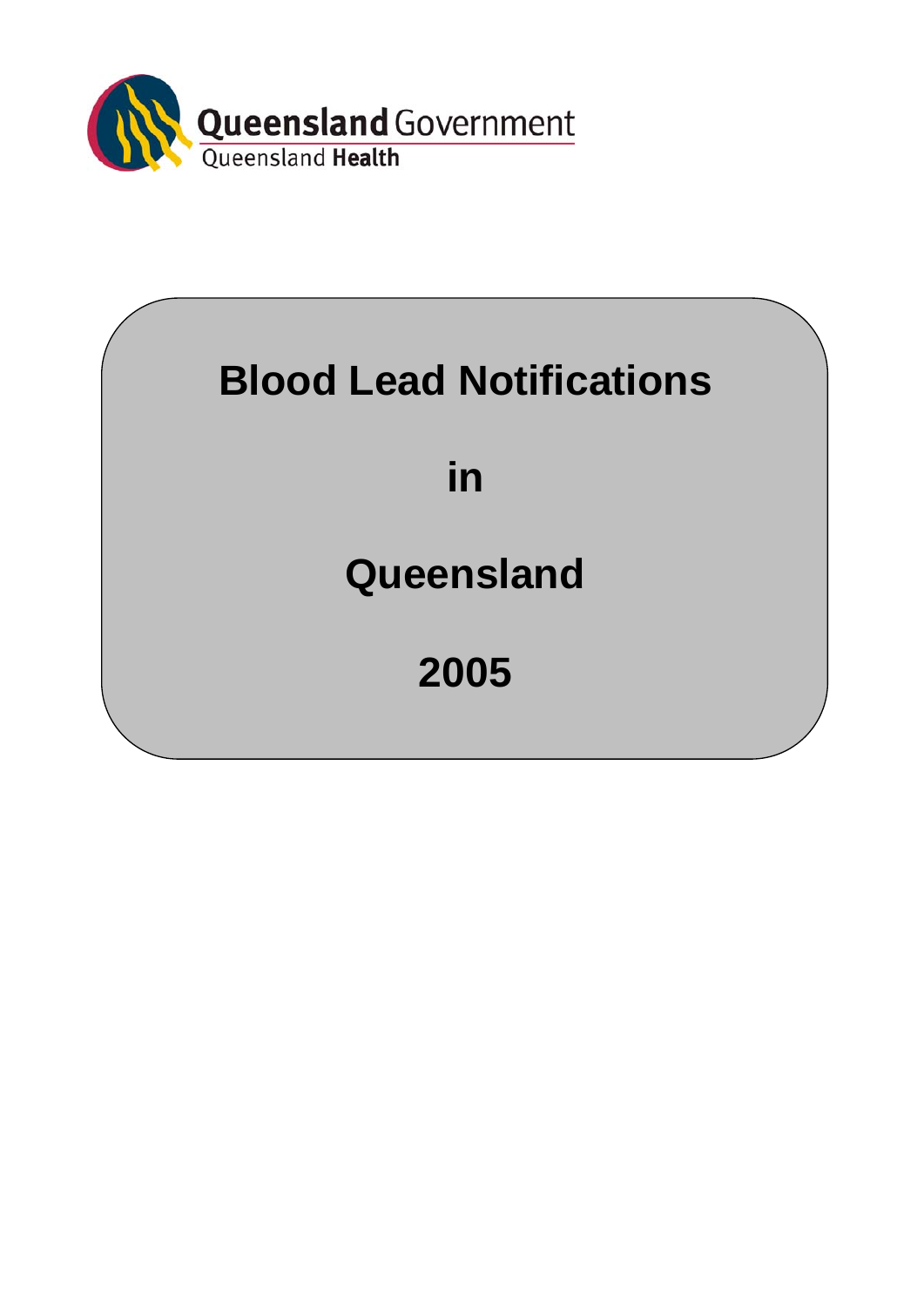#### **Background**

Exposure to lead can be a significant population health problem. It can affect the health of children, unborn babies and adults occupationally and non-occupationally.

Children under the age of five are at greatest risk. This is because:

- the brain in young children is still maturing and appears to be more vulnerable to lead
- the exploratory hand-to-mouth activity of children places them at higher risk of ingesting lead from a contaminated environment
- children absorb a much higher proportion of ingested lead than adults (40 to 50% compared to 3 to 10% for adults).

Population-based epidemiological studies have found elevated exposure to lead in early childhood to be associated with impaired cognitive development. Symptoms of high blood lead levels may include reduced attention span, reduced spatial skills, poorer performance at school, constipation, abdominal colic and behavioural problems. However, unless levels are significantly elevated, children with high blood lead are usually asymptomatic.

Exposure to lead in pregnancy can affect the unborn baby. Complications from high levels of exposure include premature birth, low birth weight, miscarriage and stillbirth. The baby may also suffer impaired learning and cognitive development.

Symptoms in adults, if any, depend on the level of exposure. High levels can cause joint and muscle pain, muscle cramps, anaemia, nausea, constipation, colicky abdominal pain, sleep problems, reduced concentration and headaches. At very high levels, lead may cause encephalopathy (ie. a disease of the brain) and convulsions. Lengthy high level exposure to lead can be associated with chronic renal damage.

Elevated blood lead levels are notifiable in Queensland. Distinction is made between occupational and non-occupational exposure when determining whether a blood lead level is notifiable. The criteria for notification are:

- demonstration of a blood lead level of 0.73  $\mu$ mol/L (~15  $\mu$ g/dL) and greater in any person **not** known to be occupationally exposed to lead, **or**
- demonstration of a blood lead level of 2.41 µmol/L (~50 µg/dL) and greater in any person known to be occupationally exposed to lead.

Pathology laboratories or the employer notify Queensland Health when a blood lead level meets the notification criteria. In association with the attending medical practitioner, an attempt is then made to identify the source of exposure. Ambient air, paint, soil and dust, water, food, cosmetics, traditional medicines and occupational environments are all considered. The follow-up of children with a blood lead level of 0.73 µmol/L (~15 µg/dL) and greater may involve an inspection of the local environment of their home. Environmental sampling may be carried out in this case. The case, parent or guardian are advised of the nature of the condition and potential or identified sources of exposure. Advice on how to reduce exposure is offered. Follow-up testing of the blood lead level is recommended to ascertain the effectiveness of implemented exposure control measures.

#### **Methods**

The following report is an analysis of the 2005 data on notifiable cases of blood lead levels from the Notifiable Conditions System (NOCS) that is held and maintained by Queensland Health. Microsoft Excel was used to analyse the data. Notifications where the occupational status was unknown were excluded from the analysis, of which there were two in 2005. Notifications where the occupational status was 'Former' were recoded as 'Occupational' as exposure was considered to be from an occupational setting, of which there were two in 2005.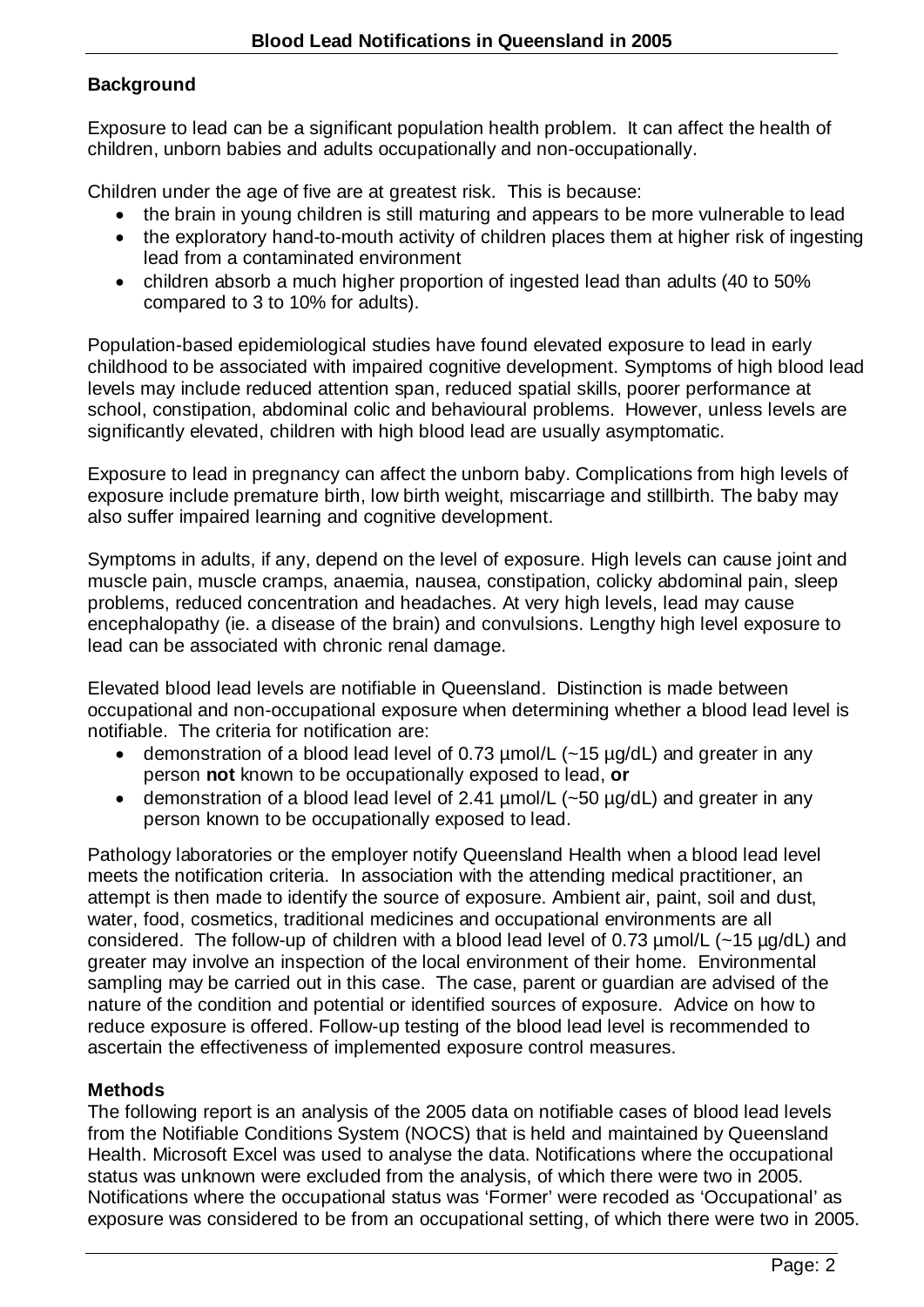### **Part A: Non-Occupational Blood Lead Notifications in 2005**

#### **Total notifications**

• Total non-occupational notifications have declined significantly since 2000.



#### **Child notifications (0 to 4 years)**

• There was only one child (representing 3% of total non-occupational notifications) aged 0 to four years with a notifiable blood lead level in 2005. The number of notifications in 2005 was significantly lower than recorded in the previous ten years.



## **Notifiable Blood Lead Levels in Queensland**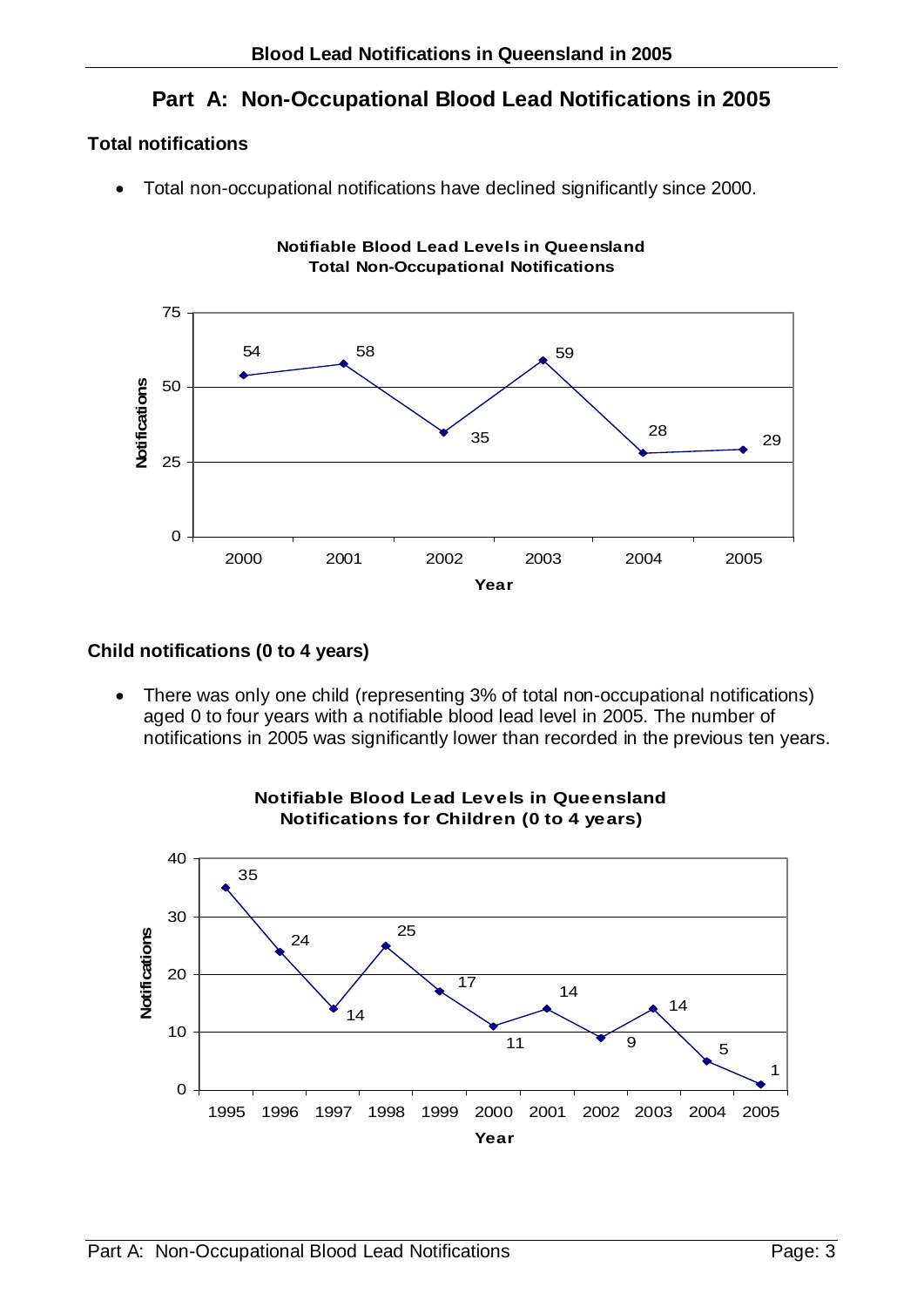#### **Blood lead levels**

#### *Total non-occupational notifications*

• Median blood lead levels appear to have plateaued. The range of blood lead levels was similar to nearly all of the previous years.





#### *Child notifications (0 to 4 years)*

Median blood lead levels appear to have plateaued.



#### **Notifiable Blood Lead Levels in Queensland Notifications for Children (0 to 4 years) (median and range)**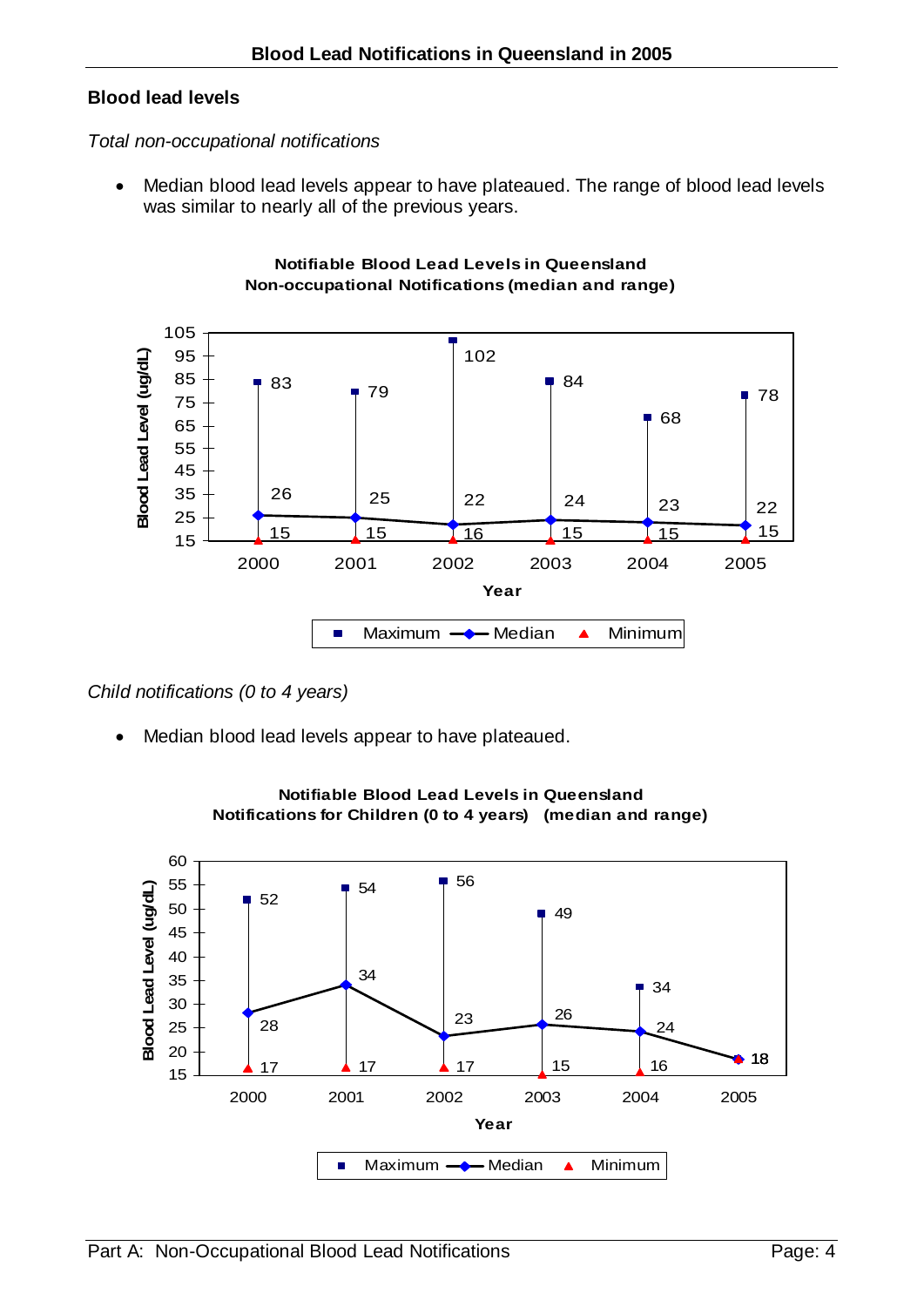#### **Age range**

• In 2005, ages ranged from two to 65 years.

#### **Gender**

• 19 notifications (66%) were males.

Note: The blood lead level criteria for notification in Queensland is the same for males and females and does not differentiate for females of reproductive capacity or who are pregnant or breast feeding.

#### **Causes**

- 11 notifications (38%) were caused through exposure to lead paint.
- The next most common cause of exposure was during maintenance and demolition work (four notifications or 14%).
- The source of exposure was unknown for five notifications (17%).

#### **Notifiable Blood Lead Levels in Queensland Non-occupational Notifications by Cause**



#### **Location**

• Six notifications (21%) were from the Brisbane south region (other than the Gold Coast Population Health Unit and the Darling Downs Population Health Unit).

| <b>Population Health Unit</b>     | 2000 | 2001 | 2002 | 2003 | 2004 | 2005 |
|-----------------------------------|------|------|------|------|------|------|
| <b>Brisbane North</b>             | 10   | 11   | 10   |      |      |      |
| Brisbane south region (other than |      |      |      |      |      |      |
| Gold Coast and Darling Downs)     | 19   | 13   | 6    | 25   | 6    |      |
| Cairns                            |      |      | 0    | 3    |      |      |
| Darling Downs                     |      |      |      | 3    |      |      |
| Gold Coast                        |      |      |      |      |      |      |
| Rockhampton                       |      |      | 5    | 8    | 5    |      |
| Sunshine Coast                    |      | 9    |      | 5    |      | 3    |
| Townsville                        |      |      | 5    | 8    | 5    |      |
| Wide Bay                          |      |      |      |      |      |      |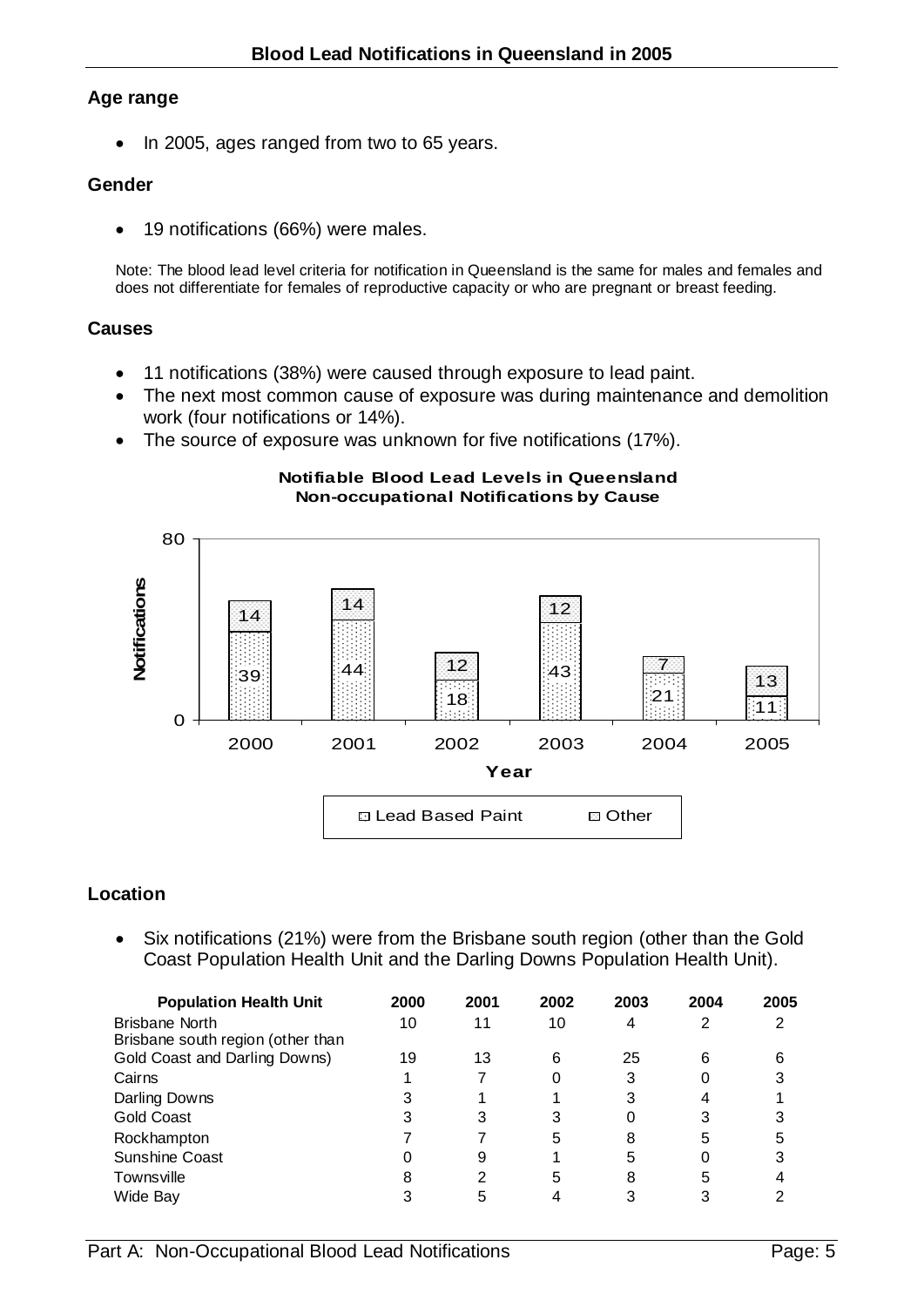#### **Key Findings for Non-Occupational Notifications in 2005**

- Total notifications in 2005 have decreased significantly since 2000.
- Only one child (aged 0 to 4 years) had a notifiable blood lead level in 2005, which was lowest in 10 years.
- The median blood lead levels for total non-occupational notifications and child notifications (0 to 4 years) in 2005 appear to have plateaued.
- The most common cause (38%) of exposure for non-occupational notifications was from lead based paint.
- The most common location (21%) for notifications was the Brisbane south region.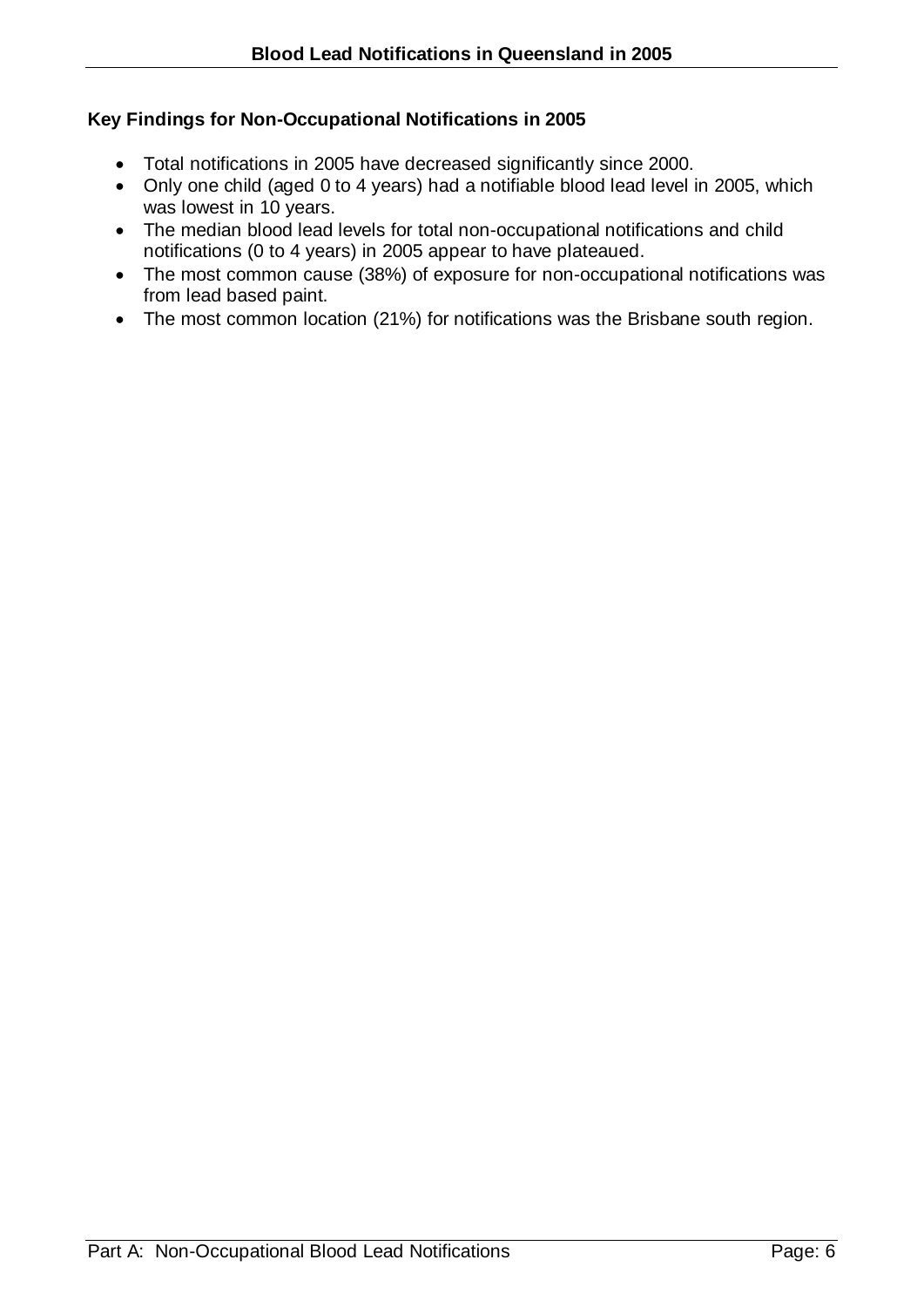### **Part B: Occupational Blood Lead Notifications in 2005**

**Notifiable Blood Lead Levels in Queensland**

#### **Total notifications**

• Occupational notifications have declined significantly since 2000.



#### **Blood lead levels**

• The median blood lead level in 2005 increased from previous years. The range of blood lead levels was higher than the previous three years.



**Notifiable Blood Lead Levels in Queensland Occupational Notifications (median and range)**